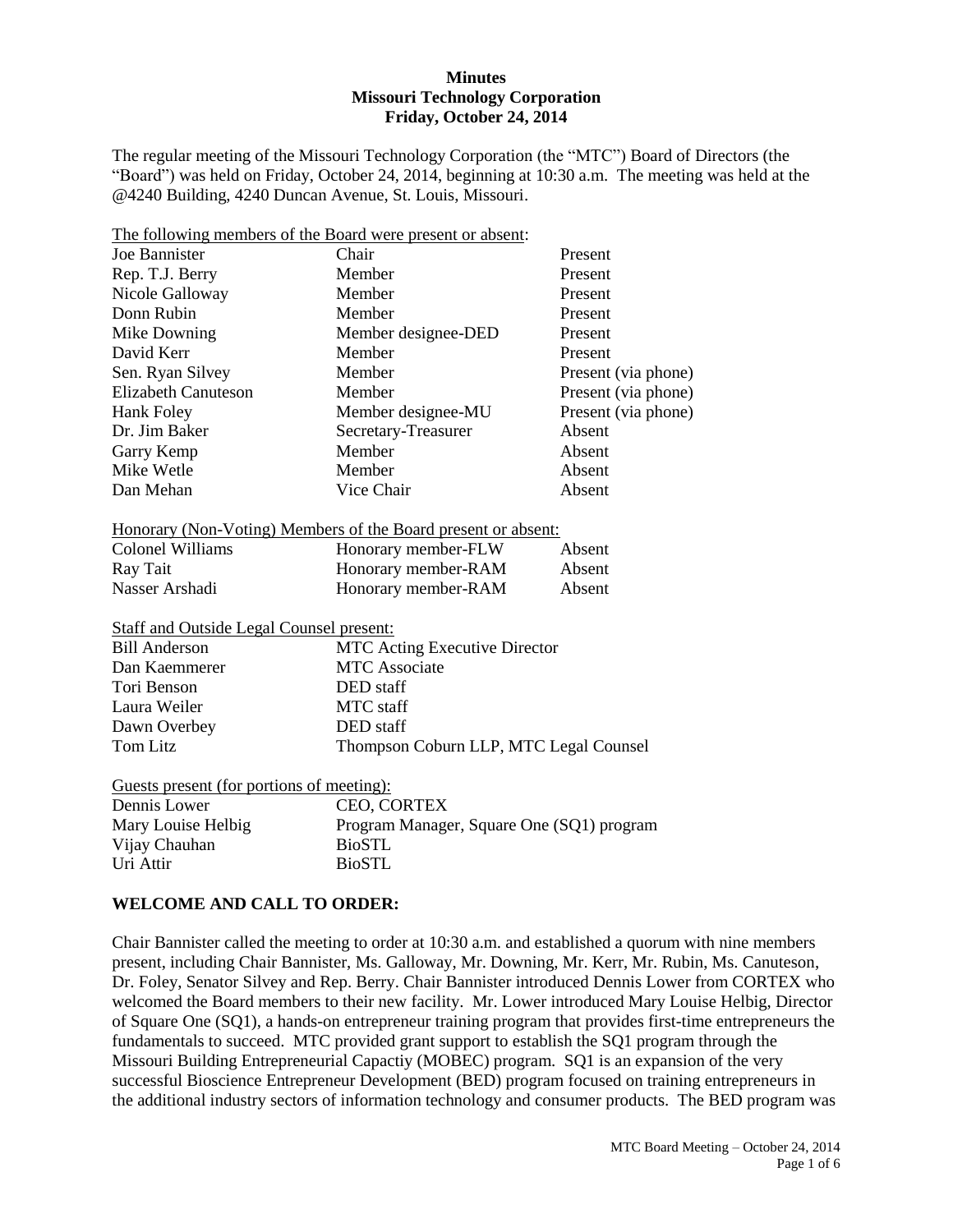launched with MTC funding support in 2010 as a talent retention effort in response to the reductions of research workforce by several pharmaceutical companies in the St. Louis area.

# **APPROVAL OF MINUTES FROM PRIOR MEETING:**

Chair Bannister asked if there were any comments on the draft minutes of the September 29, 2014 Board meeting, which had been distributed to the Board prior to the meeting. There were no comments. On motion by Mr. Kerr, seconded by Mr. Rubin, the following resolution was unanimously approved by those members present:

**RESOLVED,** the Board hereby approves the minutes of the Board meeting held on September 29, 2014, as submitted.

## **EXECUTIVE DIRECTOR REPORT:**

Chair Bannister asked Director Anderson to present the MTC Executive Director report. Director Anderson first introduced staff members Tori Benson and Laura Weiler to the Board and explained their roles with MTC. Director Anderson then reported that nine IDEA Fund transactions closed since the preceding Board meeting with \$1.8 million disbursed alongside more than \$2.97 million in leveraged capital from other sources. Overall, 67 IDEA Fund financings have closed, totaling \$18 million raising leveraged capital of more than \$117 million. Director Anderson stated that MTC staff continues to work toward fulfillment of Board-approved applications for financial assistance and noted the application period for Q2 funding cycle has opened for the TechLaunch, SEED and MOBEC programs. He then reviewed first quarter activities and closed his report by reviewing activities the MTC staff planned to undertake in the second quarter. Director Anderson noted that Yurbuds was acquired by Harman International and SAGE Labs was acquired by Horizon Discovery Group plc.

#### **DEPARTMENT OF ECONOMIC DEVELOPMENT REPORT:**

Chair Bannister asked Mr. Downing to present the Department of Economic Development report. Mr. Downing reported that he recently attended the IEDC Conference in Texas. He noted that Missouri was named one of the top states for attracting investment projects by Area Development Magazine. Director Downing stated that Boeing announced the creation of up to 700 jobs in St. Louis to build parts for the 777X and Ford and GM announced  $3<sup>rd</sup>$  shift additions, bringing a total of 4,000 announced jobs to Missouri since the start of the fiscal year. He stated that the Governor issued an Executive Order developing the state's first statewide comprehensive energy plan, with the Division of Energy leading this initiative.

# **EXECUTIVE COMMITTEE REPORT:**

Chair Bannister reported that the Executive Committee met four times during the first quarter. Chair Bannister then opened for discussion the topic of the 2014 Annual Report. After discussion and on motion by Mr. Kerr, seconded by Ms. Galloway, the following resolution was unanimously approved by those members present:

**RESOLVED**, the Board hereby approves the draft 2014 MTC Annual Report in substantially the form presented; and

**FURTHER RESOLVED,** the Board hereby authorizes the Acting Executive Director to revise the presented draft in such manner as he deems advisable in the best interest of the MTC and to submit the finalized report for submission to the General Assembly.

#### **BOARD GOVERANCE MATTERS:**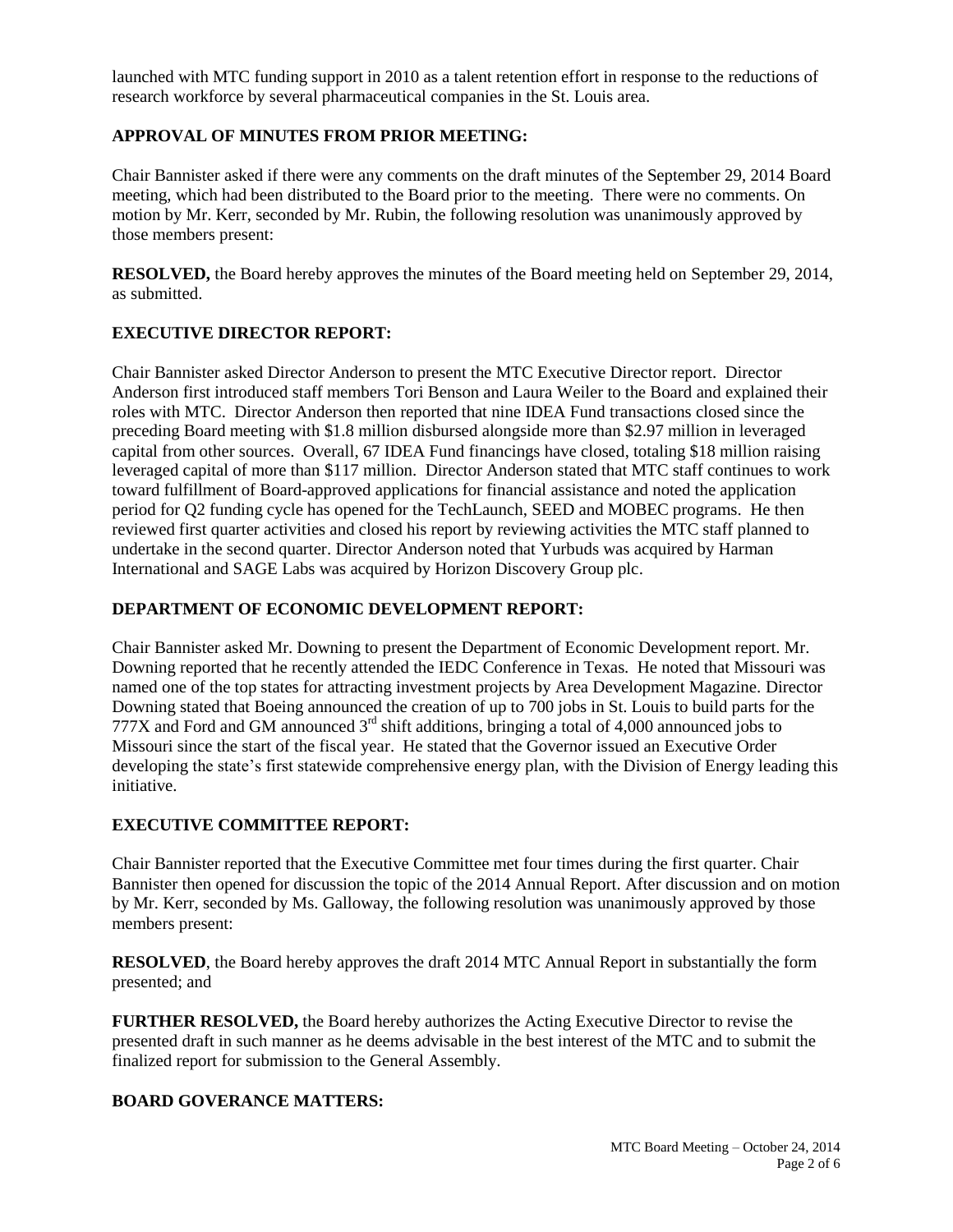Chair Bannister re-nominated Dan Mehan to be Vice-Chair of the MTC Board, re-nominated Dr. Jim Baker to be Secretary/Treasurer of the MTC Board and re-nominated all members and the respective chairs to the Executive Committee, Audit and Finance Committee, and Investment Committee.

On motion by Rep. Berry, seconded by Senator Silvey, the following resolutions were unanimously approved by those members present:

**RESOLVED**, the Board hereby ratifies the re-appointment of Mr. Dan Mehan as Vice-Chair of the MTC Board;

**FURTHER RESOLVED**, the Board hereby ratifies the re-appointment of Dr. Jim Baker as Secretary/Treasurer of the MTC Board; and

**FURTHER RESOLVED**, the Board hereby ratifies the re-appointment of members and the respective chairs to the Executive Committee, Audit and Finance Committee, and Investment Committee.

## **UPDATE ON ST. LOUIS-ISRAEL INNOVATION CONNECTION:**

Mr. Rubin introduced Mr. Vijay Chauhan and Mr. Uri Attir who are leading BioSTL's initiative to identify companies in Israel to establish a presence in St. Louis. Mr. Rubin and Mr. Chauhan traveled to Israel in May and met with 19 companies. Mr. Attir noted that Missouri has many world class technology assets, including Washington University, the Danforth Plant Science Center Monsanto, Express Scripts, Boeing, and BJC that could attract entrepreneurs from Israel to establish their U.S. presence in St. Louis.

## **AUDIT AND FINANCE COMMITTEE REPORT:**

In the absence of Dr. Baker, Chair Bannister asked Director Anderson to present the Audit and Finance Committee report. Director Anderson presented the FY2015 First Quarter Treasurer's Report, which was distributed to the Board prior to the meeting. After a detailed discussion, and on motion by Rep. Berry, seconded by Mr. Kerr, the following resolution was unanimously approved by those members present:

**RESOLVED,** the Board hereby approves the 1st Quarter FY2015 Treasurer's Report dated October 24, 2014, as submitted.

Director Anderson then directed the Board's attention to the MTC policies that were distributed prior to the meeting. Director Anderson requested that each member review the policies and sign an acknowledgement form.

Director Anderson then reviewed the new SSBCI Conflict of Interest Policy developed by the U.S. Department of Treasury, which became effective July 1, 2014. He discussed the terms and differences in state funding vs. SSBCI funding, highlighting key SSBCI definitions including "SSBCI Insider" and "Personal Financial Interest." Mr. Anderson noted that any questions Board Members may have should be directed to MTC staff or MTC legal counsel.

Director Anderson then reviewed the proposal for the annual renewal of MTC's Directors' and Officers' Insurance policy which was distributed to the Board prior to the meeting. He stated that the policy is with Allied World National Assurance Group through broker AHM Financial for a premium of \$9,500. After a discussion, and on motion by Mr. Downing, seconded by Ms. Galloway, the following resolutions were unanimously approved by those members present: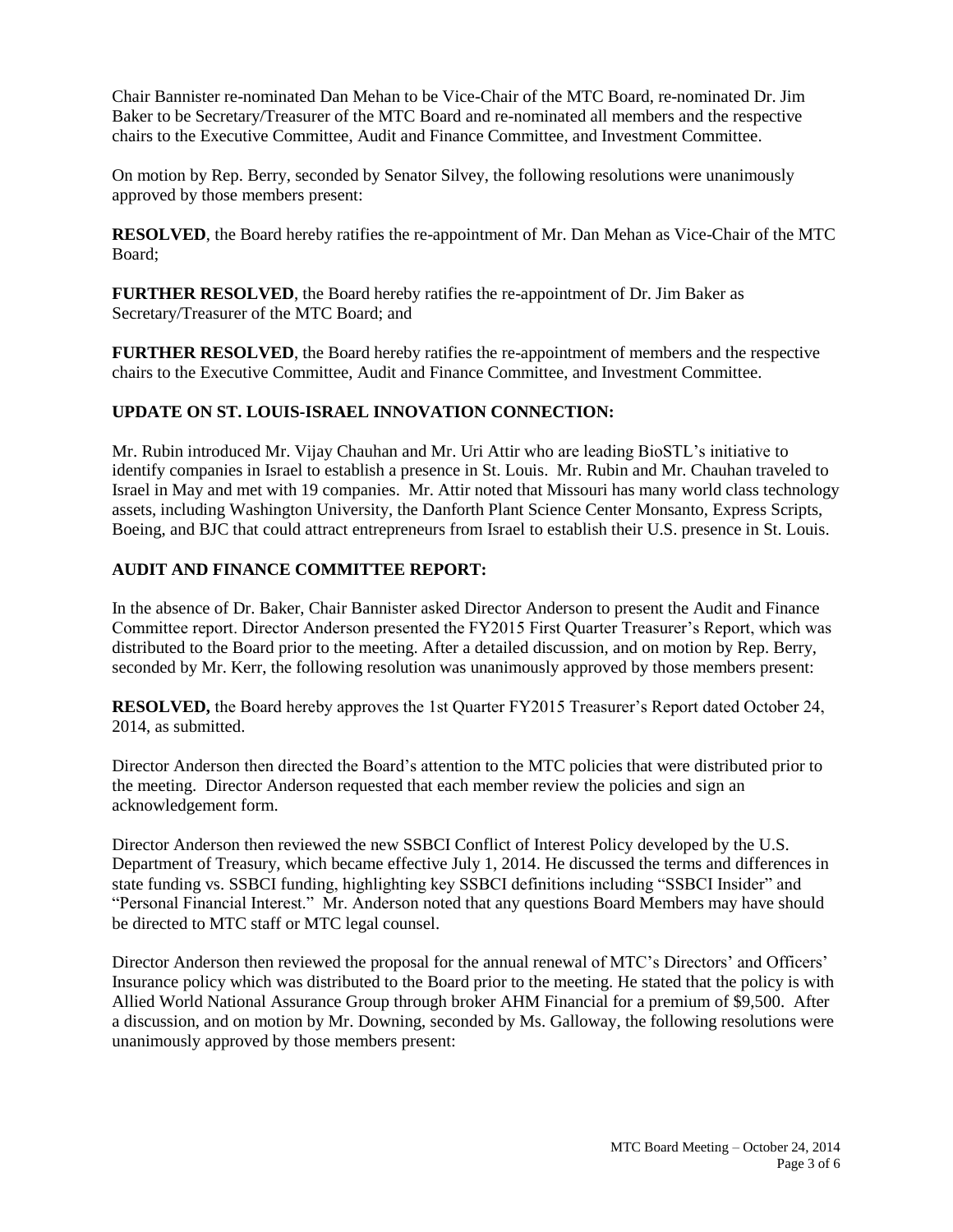**RESOLVED**, the Board hereby authorizes the renewal of the Directors' & Officers' Insurance Policy for 2015 with Allied World National Assurance Group through broker AHM Financial for a premium not to exceed \$9,500; and

**FURTHER RESOLVED**, the Board hereby delegates to the MTC Acting Executive Director the full power and authority on behalf of the MTC Board to complete any remaining due diligence and to review, negotiate, and approve any and all agreements, documents, or instruments as may be required or desirable in connection with, or in furtherance of, the foregoing insurance renewal.

### **INVESTMENT COMMITTEE REPORT:**

Chair Bannister called on Mr. Kerr to present the Investment Committee report, which Mr. Kerr then asked Mr. Kaemmerer to present. Mr. Kaemmerer called the Board's attention to the Investment Committee report which was distributed to the Board prior to the meeting. Mr. Kaemmerer reported the MTC received a total of 29 IDEA Fund Round 12 applications requesting approximately \$12 million total; two Venture Capital Co-Investment (VCCI) applications requesting \$5 million, six TechLaunch applications requesting \$540,000, and 21 Seed Capital Co-Investment (SEED) applications requesting nearly \$7 million. The MTC staff evaluated the applications in accordance with customary practice applying MTC's Investment Guidelines. Thirteen applications advanced to the Investment Committee for further consideration. Following a day of presentations and in-person applicant interviews on October 6, 2014, the Investment Committee recommended nine applications for funding, subject to further due diligence and the preparation and execution of definitive transaction documents, including six SEED applications, two VCCI applications, and one TechLaunch application for a total of \$2.8 million in recommended funding.

## **CLOSED SESSION:**

On motion by Chair Bannister, seconded by Rep. Berry, the following resolution was approved by the following roll call vote:

**RESOLVED**, the Board hereby approves entering Closed Session at 12:16 p.m. pursuant to Sections 610.021 (1), (12), and (17) RSMo, relating to review Investment Committee recommendations and pending IDEA fund authorizations.

| Rep. Berry          | ave | Mr. Kerr     | aye |
|---------------------|-----|--------------|-----|
| Ms. Canuteson aye   |     | Mr. Rubin    | aye |
| Mr. Downing         | ave | Ms. Galloway | ave |
| Chair Bannister aye |     | Rep. Silvey  | aye |
| Dr. Foley           | aye |              |     |

On motion by Rep. Berry, seconded by Mr. Rubin, the following resolution was approved by the following roll call vote:

**RESOLVED,** the Board hereby approves exiting Closed Session at 12:44 p.m.

| Rep. Berry          | ave | Mr. Kerr     | aye |
|---------------------|-----|--------------|-----|
| Ms. Canuteson aye   |     | Mr. Rubin    | aye |
| Mr. Downing         | ave | Ms. Galloway | ave |
| Chair Bannister aye |     | Rep. Silvey  | aye |
| Dr. Foley           | aye |              |     |

#### **BOARD ACTIONS:**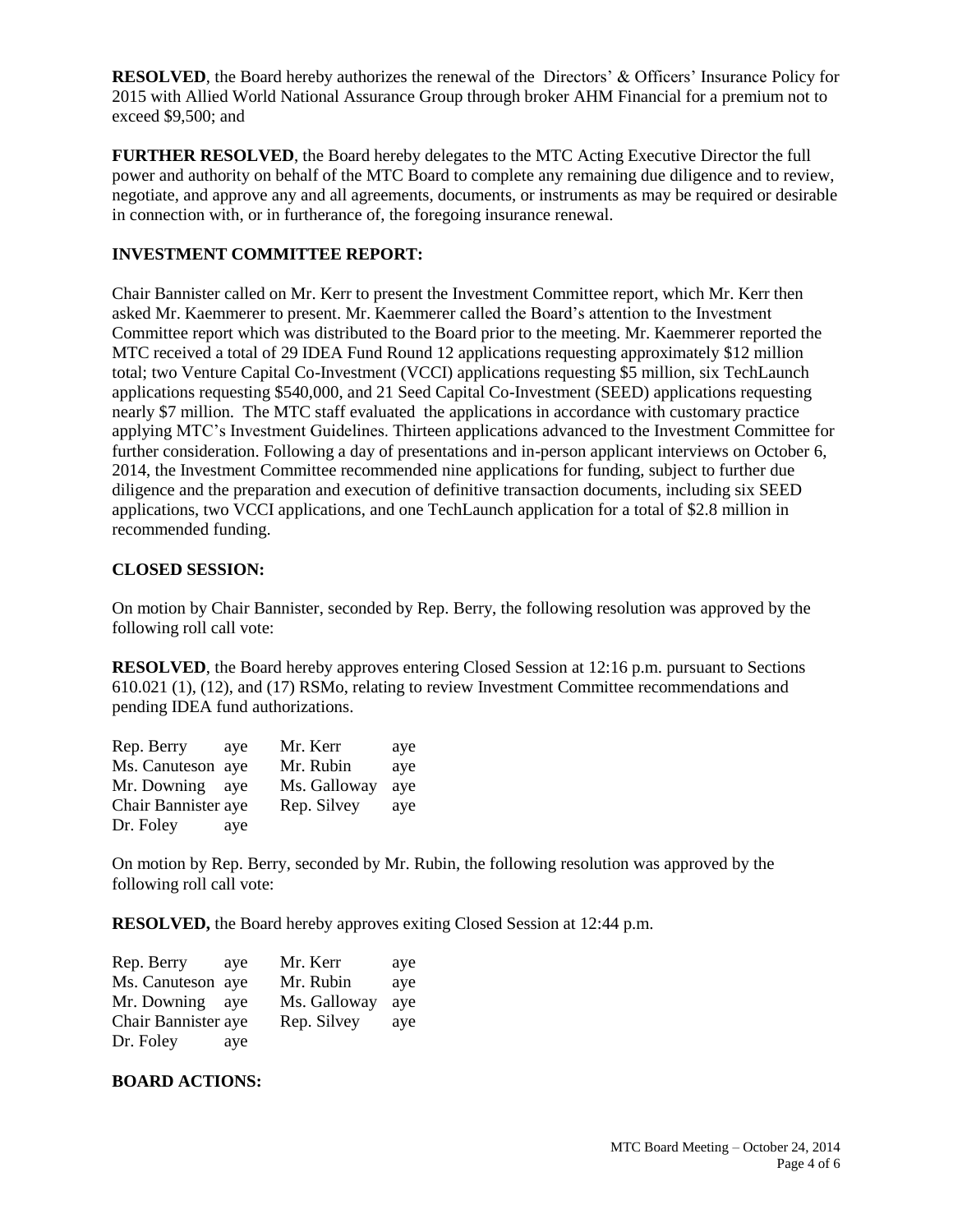After a detailed discussion confined to the matters stated above by those present, Chair Bannister reported that the Board took no action during Closed Session. He further stated that, in light of his relationship with BioGenerator and BioSTL, Mr. Rubin exited the meeting and recused himself from the discussion on applications SEED-2014-12-005, SEED-2014-12-002 and VCCI-2014-12-001.

# **INVESTMENT COMMITTEE RECOMMENDATIONS:**

On motion by Mr. Kerr, seconded by Rep. Berry, the following resolutions were approved by those members present:

**RESOLVED,** the Board hereby approves the Missouri TechLaunch Program application, subject to satisfaction of ordinary program conditions, of TL-2014-12-002 (Big Bang IO) in the amount of \$75,000; and

**FURTHER RESOLVED**, the Board hereby delegates to the MTC Executive Committee full power and authority on behalf of the MTC to complete any remaining due diligence and to negotiate, amend and approve any and all agreements, documents or instruments and to take such other actions as may be required or desirable in connection with, or in furtherance of such financing; and

**FURTHER RESOLVED**, the Board hereby authorizes the MTC Acting Executive Director on behalf of the MTC to execute and deliver all documents relating to such financing.

On motion by Chair Bannister, seconded by Ms. Canuteson, the following resolutions were approved by those members present:

**RESOLVED,** the Board hereby approves the following Missouri Seed Capital Co-Investment Program applications, subject to satisfaction of ordinary program conditions and other conditions as noted: SEED-2014-12-001 (RoverTown) in the amount of \$275,000; SEED-2014-12-002 (SynerZ Medical) in the amount of \$350,000; SEED-2014-12-003 (Orange EV) in the amount of \$150,000, subject to successful first sale of a vehicle; SEED-2014-12-005 (Apse, Inc.) in the amount of \$450,000; SEED-2014-12-006 (Digital Legacy, LLC) in the amount of \$200,000; and SEED-2014-12-015 (Cardioptimus) in the amount of \$150,000, subject to positive results from the initial pig feasibility study satisfactory to the MTC; and

**FURTHER RESOLVED**, the Board hereby delegates to the MTC Executive Committee full power and authority on behalf of the MTC to complete any remaining due diligence and to negotiate, amend, and approve any and all agreements, documents or instruments and to take such other actions as may be required or desirable in connection with, or in furtherance of such financings; and

**FURTHER RESOLVED**, the Board hereby authorizes the MTC Acting Executive Director on behalf of the MTC to execute and deliver all documents relating to such financings.

On motion by Mr. Kerr, seconded by Mr. Downing, the following resolutions were approved by those members present:

**RESOLVED,** the Board hereby approves the following Missouri Venture Capital Co-Investment Program applications, subject to satisfaction of ordinary program conditions and subject to identifying an appropriate lead investor satisfactory to the MTC: VCCI-2014-12-001 (GeneriCo) in the amount of \$750,000; and VCCI-2014-12-002 (Lumate) in the amount of \$500,000; and

**FURTHER RESOLVED**, the Board hereby delegates to the MTC Executive Committee full power and authority on behalf of the MTC to complete any remaining due diligence and to negotiate, amend, and approve any and all agreements, documents or instruments and to take such other actions as may be required or desirable in connection with, or in furtherance of such financings; and